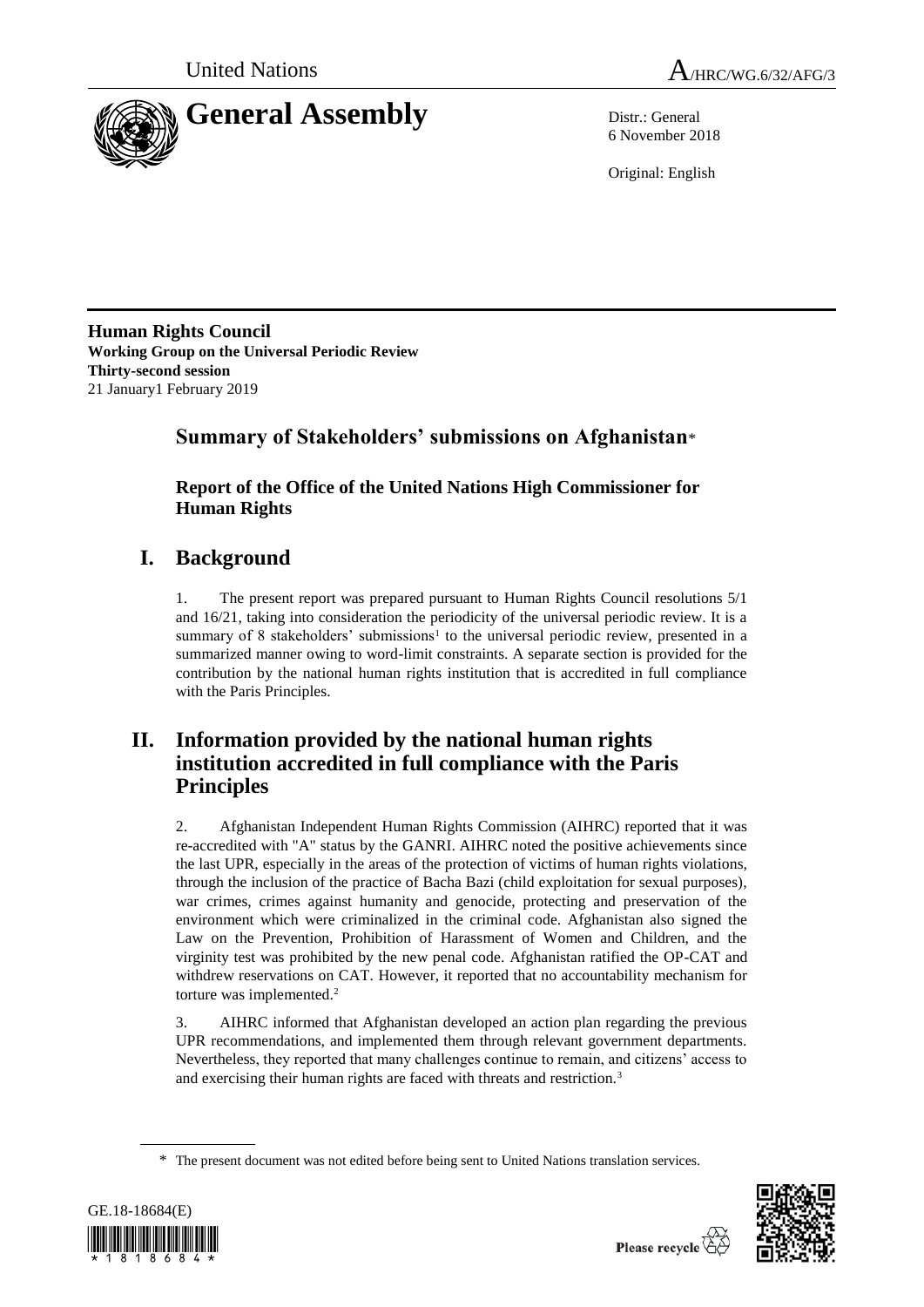4. AIHRC observed that the withdrawal of foreign troops and the transfer of security responsibility to Afghan forces and the continuation of war and instability in the country have had a negative impact on the human rights situation, especially on the security of citizens. The emergence and operations of the so-called ISIS groups have led to more fears and insecurity. The continuation of war and the conflict, the attacks on the civilians, cities, and villages by the anti-government forces, specially Taliban and ISIS through suicide bombers and land-mine attacks remained as a major concern. As a result of the conflict, thousands of families and individuals have become displaced and have a deplorable living condition. It reported that the government has failed to provide adequate social services, accommodation and jobs.<sup>4</sup>

5. AIHRC recommended to ensure its budget and staff security and AIHRC recommendations are implemented. Similarly, AIHRC recommended to provide support for civil society organizations, human rights defenders, the media and freedom of expression should be explicitly addressed and strengthened through the adoption of specific policies and procedures.<sup>5</sup>

6. AIHRC observed that because of war and insecurity, the right to life was seriously threatened and endangered in various forms and at high levels. Disregard to applicable humanitarian and human rights laws by parties to the conflict in Afghanistan has caused civilian casualties. Based on the findings of the AIHRC, the number of civilians' killed during 2017 was 3,368. Thus, there are 26 deaths and injuries per day. The total number of civilian casualties during the 2014-2017 increased to 34,639. The perpetrators of 69.8 percent of the total civilian casualties are anti-government armed groups, while 10.7 percent are government forces and pro-government international military forces and 19.5 percent of the perpetrators, have not been identified yet.<sup>6</sup>

7. AIHRC reported that corruption is a major challenge for people to enjoy human rights and peace. It recommended to find out the weak points and deficiencies of the fight against corruption, and create a mechanism to fight it transparently, effectively, seriously, sincerely in a nonselective manner. It urged the government to be responsible for fulfilling its human rights obligations and make its efforts to ensure the citizens' security and welfare, through rule of law, good governance, capacity building and supporting of defense and security forces, and eliminate discrimination against women, and ethnic and linguistic groups.<sup>7</sup>

8. AIHRC noted that the government has been unable to address impunity and effectively and adequately process and redress people's complaints of violations of their human rights by powerful people and government officials. AIHRC has registered 18,433 complaints of human rights violations during 2014-2017. It recommended the government to effectively end the culture of impunity and maintain its commitments to the values of the Constitution and its international obligations, and prosecute the perpetrators and bring them to justice.<sup>8</sup> AIHRC's inquiry in 2017 on citizens' access to justice and the judicial organs revealed that about 16.6 percent of the primary court in 25 provinces are virtually inactive due to the insecurity and local domination of the anti-government armed groups. In most of Afghanistan's provinces, citizens did not have access to police offices, and pursuing of cases by the police has been faced with serious challenges and obstacles, and thus ensuring security and justice for citizens was also faced with difficulties.<sup>9</sup>

9. AIHRC recommended the government embark on and implement effective policies on reducing poverty, and unemployment. The implementation of the 2030 agenda, Sustainable Development Goals must be seriously become a priority to the government.<sup>10</sup>

10. AIHRC noted that violence against women is one of the most serious violations of human rights. During 2014-2017, AIHRC registered, investigated and followed around 19,920 cases of violence against women and referred them to the relevant legal entities. Out of these cases, 845 cases were cases of women who were murdered. The real statistics of women's violence and murders are much higher. The prosecution and punishment of perpetrators of violence against women by government agencies, as well as the implementation of the EVAW Law and the Law for the Prevention of the Sexual Harassment against Women and Children have been ineffectively done and challenges remained unchanged. Statistics showed that the government and the law enforcement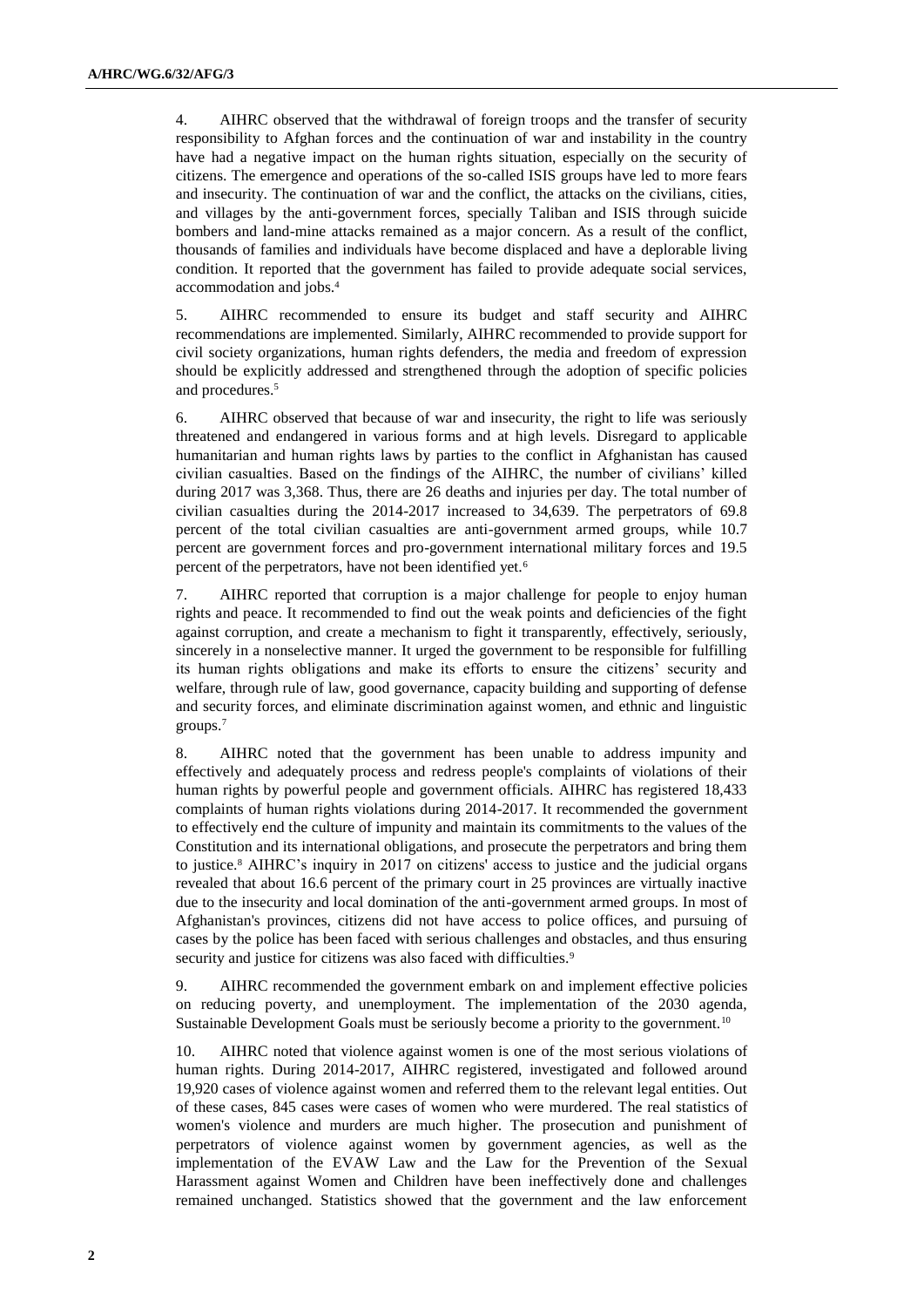agencies have failed to properly and timely investigate cases of violence against women and cases of murder. AIHRC attributed that insecurity, corruption, the increased culture of impunity, lack of rule of law, the spread of harmful custom and tradition in society, lack of awareness of people of the law and human rights, poverty and economic problems are among the factors of violence against women which have not been adequately and practically addressed by the government. AIHRC reported that Taliban also continued to commit killings and extra judicial and arbitrary punishment of women in the area of under their control.<sup>11</sup> AIHRC recalled that under Resolution 1325 and the SDGs, the government has to accelerate the process of gender mainstreaming in the departments. It recommended that the government seriously consider women in the peace process and have a transparent stand in this regard.<sup>12</sup>

11. AIHRC reported on the challenges facing children rights, despite commitments to the observance and implementation of a number of documents and conventions on the rights of the child. AIHRC investigations showed that many children are deprived of their human rights and suffer of doing hard works and exposed to inappropriate environmental working conditions. AIHRC observed that involvement of children in wars and conflict is one of the worst cases in Afghanistan. Family pressure, economic problems and the need for employment, religious reasons and pressure from the armed forces have been the reasons for joining the military. AIHRC's national inquiry in 2017, showed 13 percent of children have been sexually assaulted, 44 percent have experienced physical violence and 44 percent mental violence. Early marriages of children under the age of 15, despite its legal prohibition, remained a major challenge for children. The numbers of the victims of early marriage is higher as many victims do not have the ability, awareness, facilities and the opportunity to refer to relevant institutions for filing a case. The main reasons for underage marriage, the victim of which is generally girls, are social, cultural and economic factors, as well as informal justice problems.

12. AIHRC reported that currently, 45 percent of all schools have non-standard buildings. According to the Ministry of Education, in 1396 (2018), about 1050 schools have been closed or remained inactive in the country due to the threats of anti-government armed groups. The level of suffering and deprivation of IDP children, returnees, children with disabilities and Sikh minorities of the right to education is likely more serious and deplorable. It recommended paying more attention to the realization of the right to education and adopt protective laws and mechanisms to protect vulnerable children, children with disabilities and those who are exposed to hard works. They recommended that the government provide shelters for children with intellectual/mental disabilities.<sup>13</sup>

13. AIHRC reported the deterioration of economic situation and the war resulting in the displacement of people, brain drain, the vulnerability of the poorest families and the increase in social and economic inequalities. They considered that the government has been unable to ensure citizens' security which became widespread, serious and desperate. Insecurity, threats, suicide, explosions, arbitrary murders, weaknesses of the rule of law, impunity from punishment and corruption have caused people to be in fear and panic in their everyday life.<sup>14</sup>

## **III. Information provided by other stakeholders**

## **A. Scope of international obligations**<sup>15</sup> **and cooperation with international human rights mechanisms and bodies**<sup>16</sup>

14. ICAN appreciated Afghanistan's voting in favour of the adoption of the UN Treaty on the Prohibition of Nuclear Weapons and recommended signing and ratifying it as a matter of urgency.<sup>17</sup>

15. HRW noted that during Afghanistan's second UPR cycle, it indicated that it will consider ratifying the International Convention for the Protection of All Persons from Enforced Disappearance. HRW also observed that as of July 2018, the government had not extended an invitation to the Special Rapporteur on torture and other cruel, inhuman or degrading treatment or punishment. It recommended inviting the Rapporteur to visit.<sup>18</sup> JS1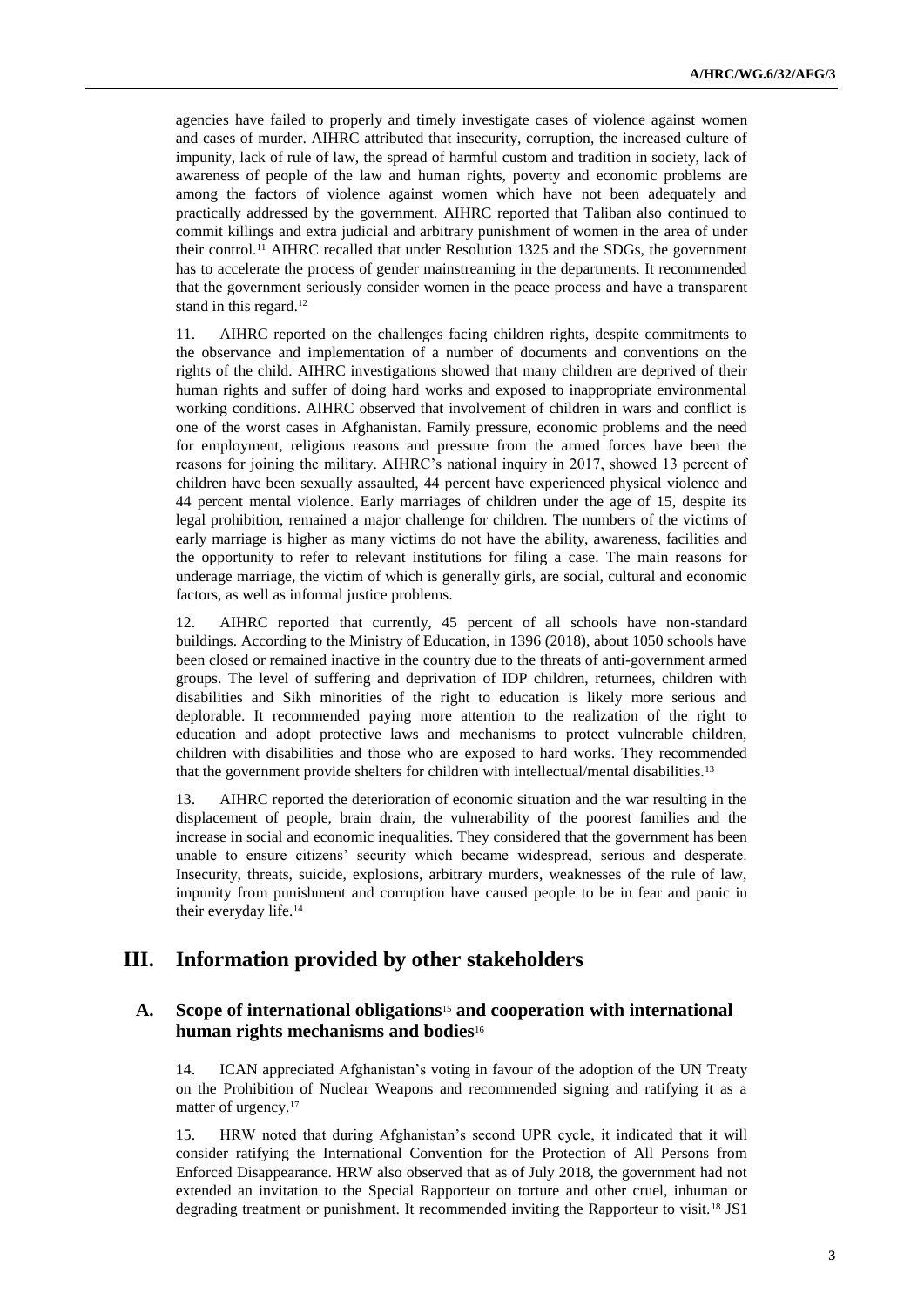recommended extending invitations for visits to the Special Rapporteurs on: 1) the situation of human rights defenders; 2) the promotion and protection of the right to freedom of opinion and expression; 3) the rights to freedom of peaceful assembly and of association; 4) the Independence of Judges and Lawyers; 5) extrajudicial, summary or arbitrary executions; 6) the rights to privacy and 7) Working Group on Arbitrary Detention.<sup>19</sup>

16. JS1 recommended to submit its long-overdue report on ICCPR and ensure meaningful civil society consultation in the preparation of that report.<sup>20</sup>

17. JS1 recommended to present a midterm evaluation report to the Human Rights Council on the implementation of the Universal Periodic Review (UPR) recommendations of this session.<sup>21</sup>

### **B. National human rights framework**<sup>22</sup>

18. JS1 recommended to implement transparent and inclusive mechanisms of public consultations with CSOs and enable more effective involvement of civil society in the preparation of law and policy; Ensure the meaningful participation of CSOs in the UPR process before finalising and submitting the national report; Systematically consult with civil society on the implementation of UPR; and incorporate the UPR outcomes in its action plans for the promotion and protection of all human rights.<sup>23</sup>

### **C. Implementation of international human rights obligations, taking into account applicable international humanitarian law**

#### **1. Cross-cutting issues**

#### *Human rights and counter-terrorism*<sup>24</sup>

19. HRW noted that while the government has fulfilled its obligation to bring national legislation into conformance with the Convention against Torture, incorporating the crime of torture in domestic law, it has not enforced the law. However, amendments to the Criminal Procedure Code allow security personnel to hold suspects accused of terrorist crimes and crimes against internal and external security for up to 70 days without requiring those suspects to be brought before a judge. Such provisions increase the risk of torture.<sup>25</sup>

### **2. Civil and political rights**

#### *Right to life, liberty and security of person*<sup>26</sup>

20. HRW noted that since Afghanistan's last UPR in 2014, the human rights situation has deteriorated, as fighting has intensified between government forces and insurgent groups. Civilian casualties have steadily increased. In 2013, at least 8,638 civilians were killed or injured; in every year since, civilian casualties have surpassed 10,000.<sup>27</sup>

21. HRW noted that Afghan special police have carried out forced disappearances and summary executions with impunity. It documented summary executions of civilians by NDS special police units in Nangarhar, Kabul and Kandahar. It received reports that other ANSF special forces, including the Khost Protection Force, have been responsible for extrajudicial executions of civilians. It noted that the government has continued to rely on militia forces, some of which have killed and assaulted civilians. It reported that the Afghan security forces have been complicit in the sexual exploitation and recruitment of children, and as with other kinds of abuse, and failed to hold perpetrators accountable. It recommended Afghanistan to promptly and thoroughly investigate all allegations of torture, enforced disappearances, and summary executions and appropriately prosecute all those found responsible for committing, ordering, or acquiescing in these crimes. HRW recommended enforcing the existing legal prohibitions on the use of coerced confessions in judicial proceedings and take appropriate disciplinary action against prosecutors and judges who permit their use; provide compensation for all victims of torture; promptly and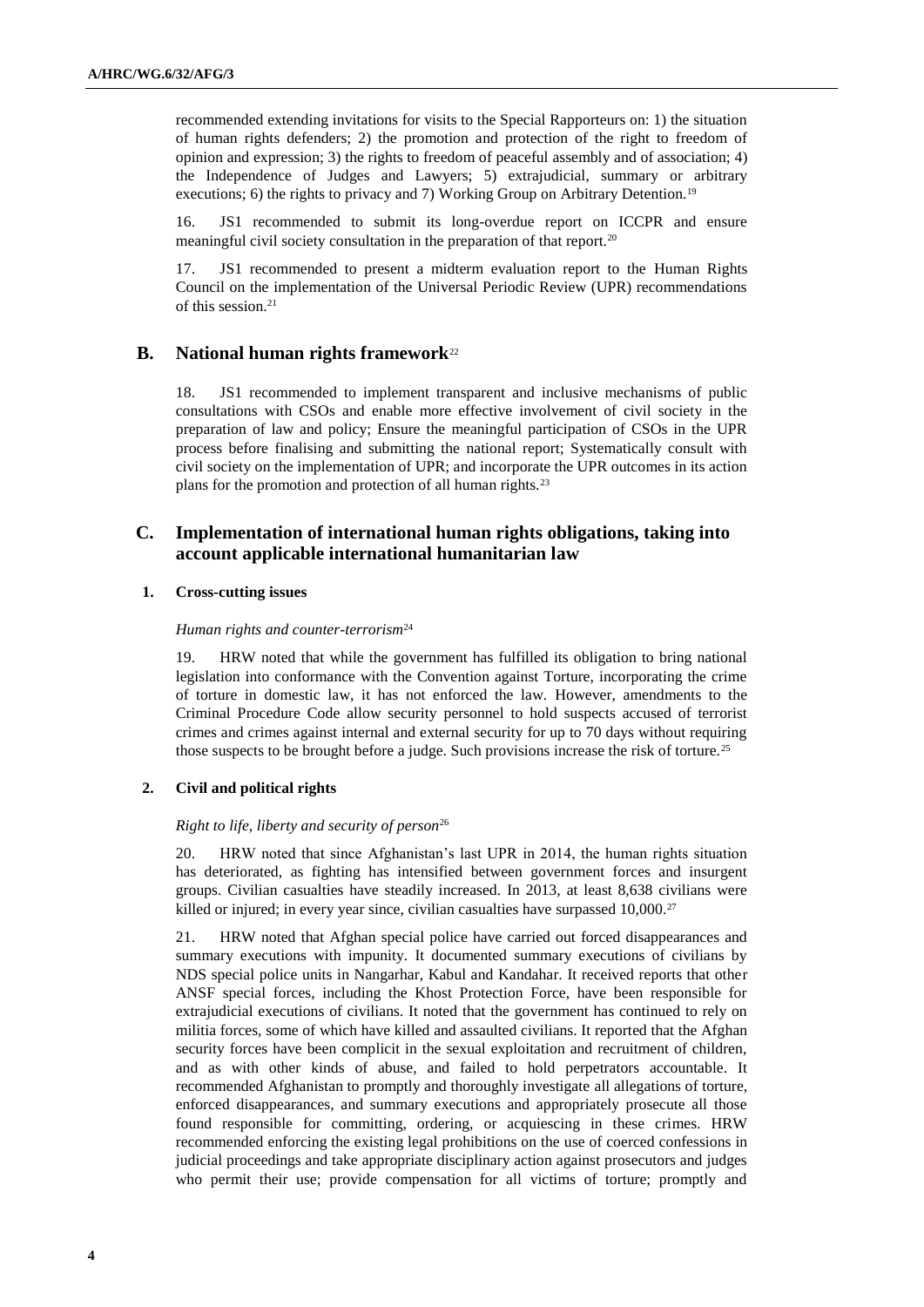thoroughly investigate all allegations of and appropriately prosecute all those found responsible for the recruitment and sexual exploitation of children.<sup>28</sup>

#### *Administration of justice, including impunity, and the rule of law*<sup>29</sup>

22. HRW was concerned that impunity remained the norm among the country's security forces. They noted that despite establishing human rights units in the relevant agencies and reformed the law, but it has not prosecuted any ANP, ALP or NDS officials for torture. During its second UPR, Afghanistan accepted three recommendations focused on amending the government's amnesty law and ending impunity, urging the government to prosecute officials implicated in unlawful violence and to put an end to impunity. They observed that the government has made no progress on any of the areas to allow for prosecutions of certain crimes; remedy past human rights violations and release the Human Rights Commission's conflict mapping report. It recommended repealing the National Stability and Reconciliation Law and take action to end impunity for war crimes and crimes against humanity; impartially investigate and appropriately prosecute crimes against humanity and war crimes in Afghanistan's national courts; publish the Conflict Mapping Report, and create an appropriate transitional justice mechanisms and ensure full cooperation with the ICC.<sup>30</sup>

#### *Fundamental freedoms and the right to participate in public and political life*<sup>31</sup>

23. ADF International observed that a widespread harassment and intimidation of religious minorities is rampant by the local population and government. Radical religious terrorist groups have been targeting religious minorities. Reports of detentions, abductions, and even deaths motivated by religious animus are numerous. ADF International recommended that Afghanistan ensure freedom of religion or belief, both in law and in practice, and root out all cases of religious persecution and exploitation of laws against members of religious minorities and to prosecute and punish all cases of religiouslymotivated violence against individuals and property to eliminate the occurrence of such atrocities.<sup>32</sup>

24. ADF International reported that Afghanistan has strict blasphemy laws, and laws are often exploited and deliberately misused against Christians. Individuals charged with blasphemy are often subject to vigilantism in the form of harassment and physical attacks. Most Christians go into hiding or leave Afghanistan for the sake of their privacy and for the physical safety of themselves and their families. It recommended repealing all apostasy and blasphemy laws and ensure and safeguard the rights to freedom of opinion and expression as required under international law, and release and/or grant relief and protection to individuals whose rights have been violated by these laws.<sup>33</sup>

25. CPJ ranked Afghanistan as the seventh in CPJ's 2016 Impunity Index, which highlights where journalists are killed and their killers go free. It recognized that Afghanistan has a vibrant private, independent media sector that bravely reported on the difficult security situation facing Afghanistan and applauded the fact that this has been possible only with the toleration and support of Afghanistan's national government. Nonetheless, the media's ability to report the news has been heavily compromised by repeated deadly attacks from militant groups. While those attacks stem from Afghanistan's long-running civil war, CPJ believed that more can be done to pursue those who plan and execute crimes against journalists and to bring them to justice. Putting an end to impunity for such crimes would mark an important step in the enhancement of safety for journalists and media workers, and further guarantee freedom of the press. They were concerned that journalists in Afghanistan continue to operate in one of the most dangerous and deadly places in the world, and have been frequent targets by non-state actors.<sup>34</sup> HRW also observed that attacks on journalists have increased since the previous UPR, despite the government vowing to investigate all cases of threats and violence by security personnel, members of parliament and other officials, and in some cases has launched investigations, but it consistently failed to prosecute the perpetrators.<sup>35</sup>

26. JS1, HRW and CPJ noted that under the 2<sup>nd</sup> UPR cycle, Afghanistan accepted two recommendations relating to the freedom of expression and access to information, and investigate and prosecute all cases of violence against journalists but it failed to investigate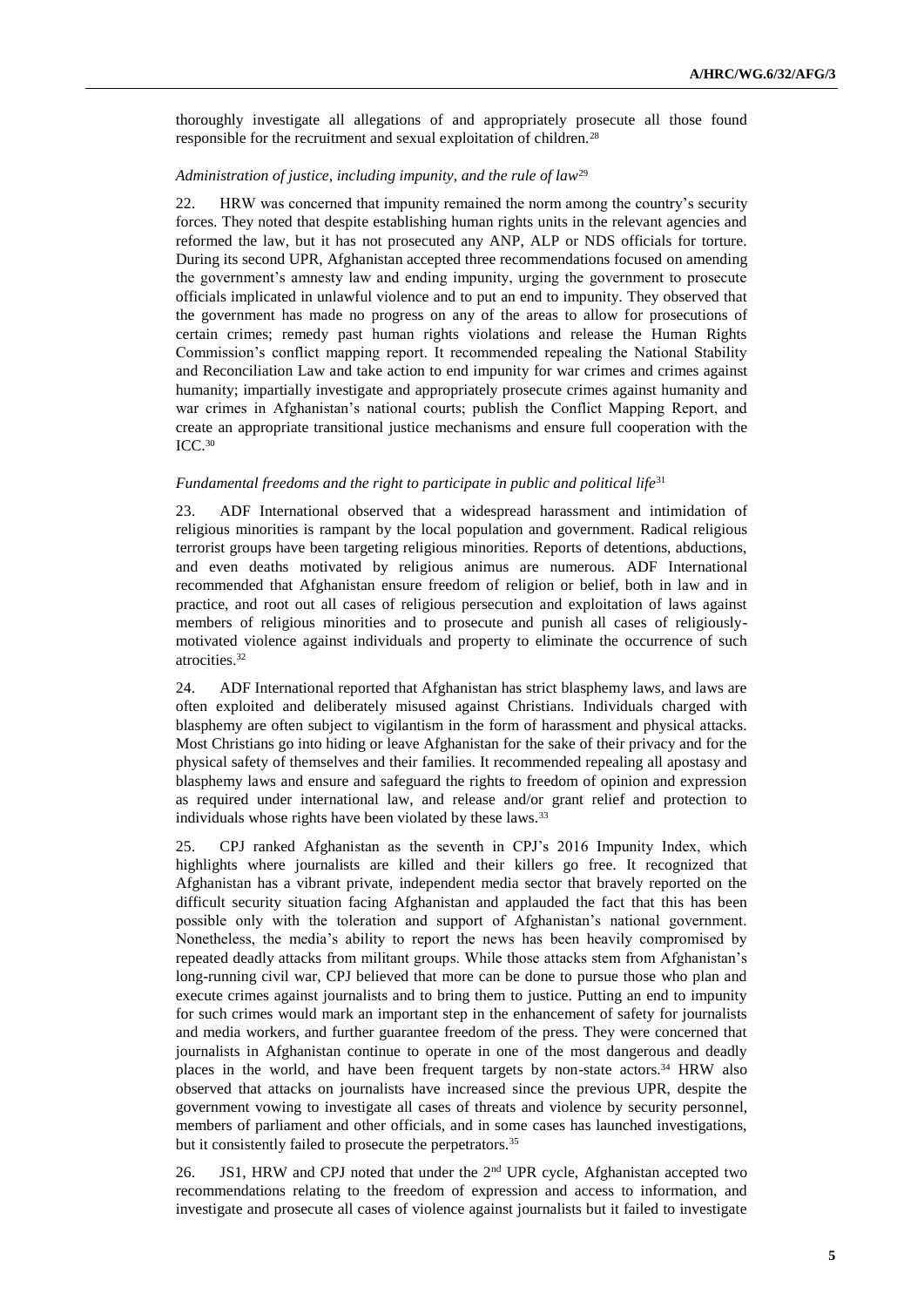and prosecute dozens of cases of violence against journalists by security forces or hold perpetrators accountable. They recommended Afghanistan to promptly, effectively and impartially investigate all attacks on journalists and news organizations, and ensure that any officials or security force personnel found responsible for obstructing, abusing, or assaulting journalists are appropriately disciplined or prosecuted; enhance safety measures for journalists and news organizations that have come under threat from non-state actors and provide protection when needed and ensure that no government entity endorses the restriction of freedom of press in any way whatsoever.<sup>36</sup>

27. JS1 additionally recommended to ensure the freedom of expression and media freedom by bringing all national legislation into line with international standards; ensure that journalists and writers may work freely and without fear of retribution from state and non-state actors for expressing critical opinions or covering topics that the government may find sensitive; adopt a framework for the protection of journalists from violent attack, persecution, intimidation and harassment; implement legislative measures regarding access to information and establish mechanisms to facilitate public access in line with best practices; refrain from censoring the media and ensure that adequate protections are put in place which prevent state and non-state groups from exercising pressure over the media which results in censorship; Government officials, and especially those occupying the highest public offices, should refrain from insulting or carrying out smear campaigns targeted at journalists and human rights defenders and refrain from censoring social and conventional media and ensure that the freedom of expression is safeguarded in all forms, including in the arts.<sup>37</sup>

28. JS1 noted that access to information is also sometimes impeded on national security grounds. At least 51 percent of cases of violence and threats against journalists were perpetrated by armed groups, with the so-called Islamic State (Da'esh) and the Taliban, while the Government was responsible for 34 percent of them.<sup>38</sup>

29. HRW noted that journalists have reported that the government has failed to fully implement the Access to Information Law, making it difficult and dangerous for the media to obtain information from public officials. It recommended Afghanistan to fully implement the Access to Information Law.<sup>39</sup>

30. JS1 was deeply concerned that continued insecurity has resulted in the closure of space for civil society, including through targeted attacks on humanitarian workers, protesters and journalists. JS1 noted that during the 2nd UPR cycle, the Government accepted all four recommendations relating to civil society space with only two recommendations that were partially implemented while it failed to implement the other two. JS1 acknowledged that the government introduced some positive amendments to laws related to civil society in recent years, and enacted an Access to Information Law since the last review, but CSOs and HRDs still face serious risks in carrying out their work, while recognising that the continuing actions of violent non-state actors including the Taliban have largely contributed to this failure. They called on the government to do more to ensure the protection of CSOs, HRDs, protesters and journalists. JS1 also observed that Afghanistan accepted both recommendations under Afghanistan's previous UPR, the government received two recommendations on the protection of HRDs, journalists and civil society representatives. However, conditions for HRDs in Afghanistan remained perilous as they face constant threats to their life and security particularly women HRDS (WHRDs). While the government itself is not directly responsible for most of the attacks, the state has failed to ensure adequate protection for HRDs and they have also been implicated in attacks on CSOs since the last UPR review. JS1 recommended the government to ensure that civil society members, journalists and HRDs are provided with a safe and secure environment in which to carry out their work; conduct impartial, thorough and effective investigations into all cases of attacks, harassment and intimidation against them and bring the perpetrators of such offences to justice; recognise the specific situation of WHRDs, including the heightened risk of sexual assault, threats and harassment that they face; publicly condemn instances of harassment and intimidation of CSOs, civil society activists and HRDs; systematically apply legal provisions that promote and protect human rights; and establish mechanisms that protect human rights activists by adopting a specific law on their protection.40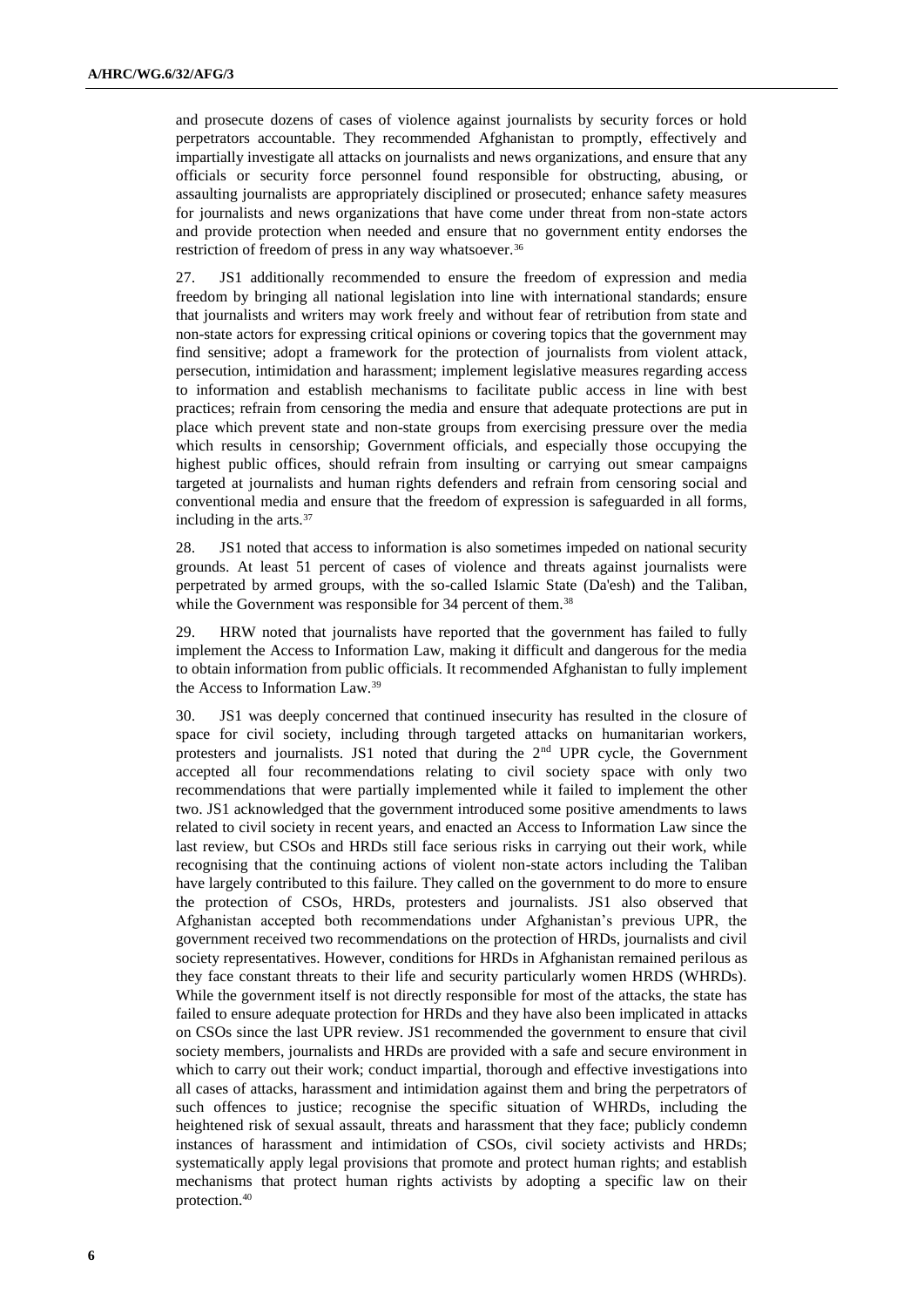31. JS1 noted that despite the generally enabling nature of these two overarching laws on Non-governmental Organizations (NGO Law) 2005 and the Law on Associations as amended in December 2017, subsidiary regulations mean that CSOs in Afghanistan are sometimes subjected to invasive supervisory oversight. CSOs in Afghanistan are also subject to additional and burdensome bureaucratic obstacles provided for in the laws governing civil society. JS1 recommended the government to guarantee freedoms of association, peaceful assembly and expression, the right to operate free from unwarranted state interference, the right to communicate and cooperate, the right to seek and secure funding and the state's duty to protect, particularly humanitarian CSOs working in areas where there are active armed conflicts; undertake thorough and independent investigations into all attacks against humanitarian aid workers, including into the 2015 attack on the MSF Hospital in Kunduz and the 2016 raid on the SCA-supported hospital in Wardak province; reduce the bureaucratic burden placed on CSOs; end unwarranted raids on civil society groups and unjustifiable disruptions to legitimate events and activities organised by CSOs and refrain from acts leading to the closure of CSOs or the suspension of their peaceful activities, and promote a meaningful political dialogue that allows and embraces diverging views, and in particular those of WHRDs.<sup>41</sup>

32. JS1 noted that the right to gather and hold peaceful demonstrations for attaining legitimate and peaceful objectives is protected by the Constitution. However, in practice and policy the right is impeded through a combination of regulatory and security restrictions. Although citizens can exercise their right to peaceful protests, in some cases, police use excessive force and arrests, or protests may be infiltrated by armed groups who turn protests violent. JS1 called on the Government to create and maintain, in law and in practice, an enabling environment for civil society. JS1 recommended the government to adopt best practices on the freedom of peaceful assembly, to ensure that proposals to tighten laws on the freedom of peaceful assembly, which were defeated earlier in 2018, are not brought back under a new name or a different process. They also recommended to immediately and impartially investigate all instances of extrajudicial killing and excessive force committed by security forces, including while monitoring protests and demonstrations. JS1 urged Afghanistan to review and, if necessary, update existing human rights training for police and security forces to foster the more consistent application of international human rights standards and publicly condemn the use of excessive and brutal force by security forces in the dispersal of protests, and bring the perpetrators to justice and provide effective remedy, and refrain from threats and interference connected with peaceful assemblies conducted by opposition political groups and ensure that the right to freedom of peaceful assembly is extended, without discrimination, to all groups in Afghanistan.<sup>42</sup>

#### **3. Economic, social and cultural rights**

#### *Right to education*<sup>43</sup>

33. ODVV noted that one of the outcomes of the spread of war and conflict is the restriction of the right to education. As a result of increased insecurity, hundreds of schools have closed and many children that include two-thirds of girls have been deprived of education. In spite of improvement in access to education, in some areas, security concerns and social traditions are still major obstacles in the way of girls' access to education. In parts of the country where children can attend school, there are not enough available facilities. Altogether 41 percent of schools do not have a building. And the distance between where many of these children live from school is so long that they are not able to attend classes in schools. The lack of standard schools and the long distance alongside cultural issues and insecurity have great impacts on the deprivation of girls from education. ODVV recommended to guarantee the right to education and allocate an inclusive budget for education for all its citizens, equally and without discrimination based on gender, religion, race and ethnicity.44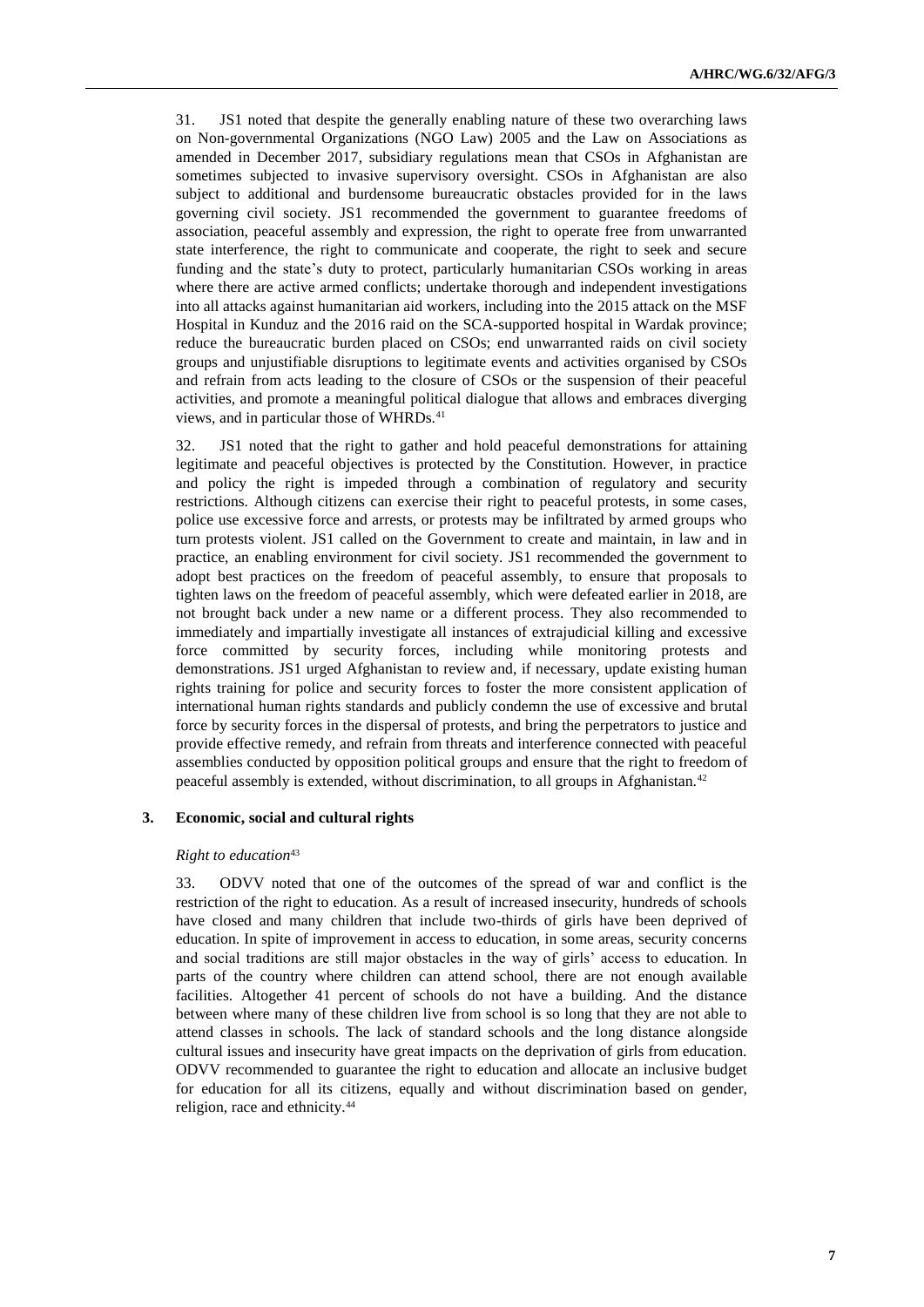#### **4. Rights of specific persons or groups**

#### *Women*<sup>45</sup>

34. HRW noted that violence against women, including rape, murder, mutilation and assault is widespread, and the perpetrators are rarely brought to justice. In the 2014 UPR, the Afghanistan delegation accepted numerous recommendations on improving implementation of the 2009 Law on the Elimination of Violence Against Women (EVAW law), including the measures recommended to Afghanistan by the Committee on the Elimination of Discrimination against Women in July 2013. During the review, the Afghan delegation committed to implement the EVAW law, and that perpetrators of violence against women would be prosecuted and punished. However, HRW found that Afghan women seeking justice after facing violence continue to face formidable obstacles. Afghan authorities routinely turn victims away or pressure them to accept mediation. Mediation does not provide justice to female victims of serious crimes, offering victims only a promise from her abuser not to repeat the crime. In some case, mediators themselves inflict abuse, for example by ordering girls or women to be given as compensation for murder, forcing women and girls to marry men who raped them, or excusing murder in the name of "honor." Afghan police and prosecutors continue to jail women and girls for on charges of "moral crimes" that include "running away" from home, and committing or attempting to commit sexual intercourse outside marriage "zina", or having sex outside of marriage. Rape victims can be charged with "zina" and imprisoned. These girls and women are subjected to invasive vaginal and anal examinations performed by Afghan government doctors, sometimes repeatedly on the same girl or woman including young girls. Afghan officials claimed that the government had since banned the examinations, but officials have told HRW that the practice remained widespread, and many judges, prosecutors, and police officials told them that they routinely order "virginity tests." HRW recommended to promptly investigate and appropriately prosecute cases of violence against women, including so-called "honor killings" and EVAW institutions should refer criminal offenses of violence against women to the criminal justice system, not to mediation or traditional dispute resolution mechanisms; take disciplinary action against EVAW judges and prosecutors who seek mediation in criminal cases; end the abusive practice of "virginity examinations," and discipline police, prosecutors and judges who order them; enforce the Supreme Court ruling decriminalizing "running away" and discipline police, prosecutors and judges who continue to prosecute and imprison girls and women on such grounds.<sup>46</sup>

35. ODVV also noted that one of the most serious human rights violations in Afghanistan is violence against women, particularly girls. In 2017 there were 4340 cases of violence against 2286 women. This is while in the previous year there were approximately 2046 reported cases of violence against women. These figures indicate that not only violence against women in Afghanistan has not dropped, but the abuses have increased. There have also been report of 277 women being murdered, while only 40 of them have been prosecuted. This shows a weakness in enforcing the law, additionally, victims' families' were reluctant to file a complaint against perpetrators of crimes. ODVV was also concerned that the government has still not taken any practical action against forced marriage of girls and or legally underage marriages. ODVV recommended monitoring the application of existing laws and adopting tough laws to punish perpetrators, which can reduce the rising trend of violation of women and girls' rights.<sup>47</sup>

36. HRW noted that the number of girls in school is falling due not only to insecurity, but to discriminatory practices, lack of female teachers, and schools that lack boundary walls and toilets. In the second UPR cycle, eight recommendations urged the Afghan government to ensure equal access to education for women and girls. Girls currently represented about 40 percent of the nearly 9 million children attending school in Afghanistan. By 2018, those percentages have fallen, and the situation for girls' education is getting worse. For the first time since 2002 the number of Afghan children studying is falling. HRW report found that while deteriorating security is a significant barrier to girls' education, girls were at increasing risk of missing school due to discrimination against girls within the school system, child marriage, lack of female teachers; and lack of facilities including boundary walls and toilets. The Afghan government has 5,260 boys' schools but only 2,531 girls' schools, and 60 percent of Afghan government schools have no toilets,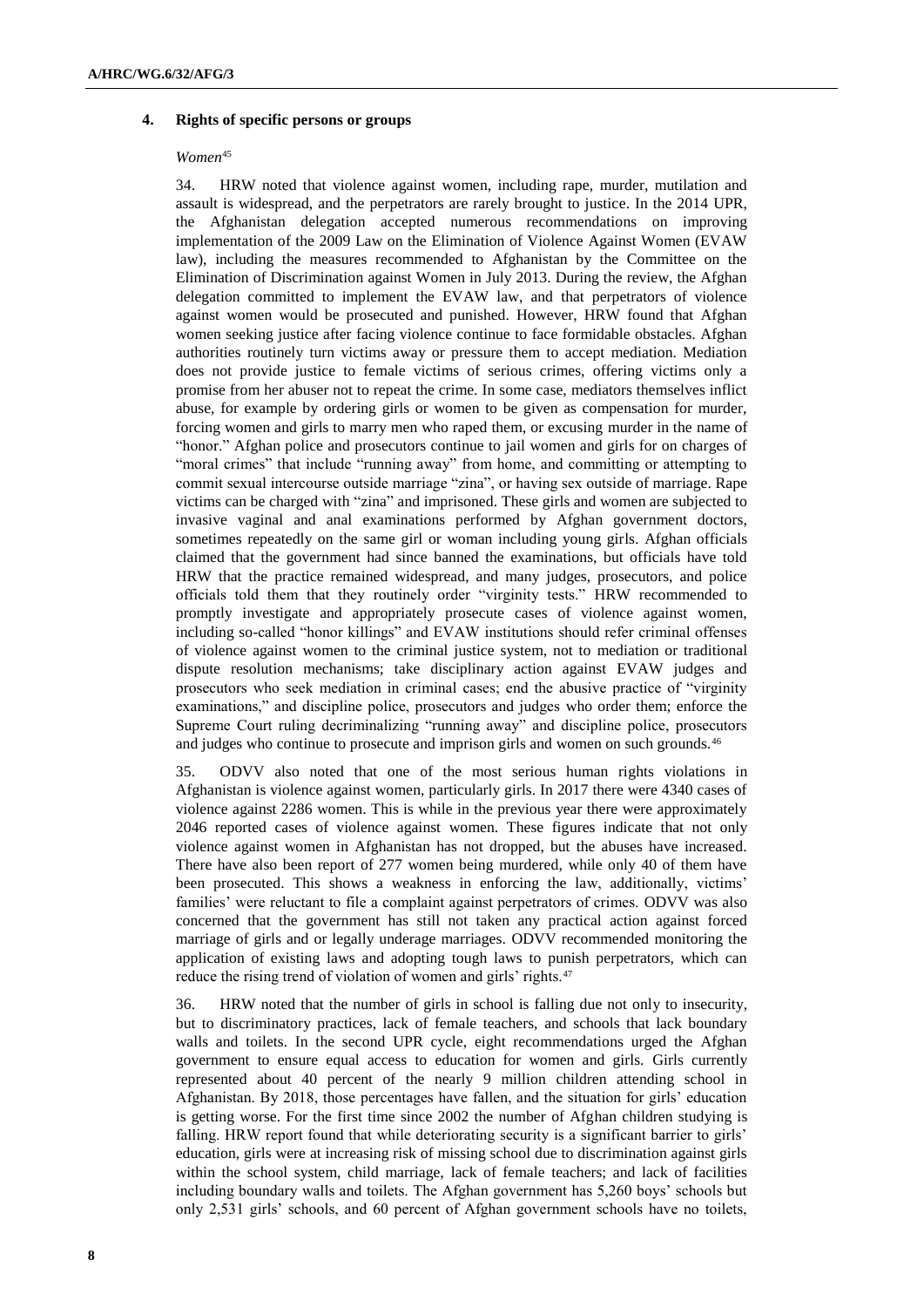which deters girls, especially those who have begun menstruation, from attending school. It recommended taking concrete steps to realize the right to primary and secondary education for girls by ending discriminatory practices; recruiting more female teachers and providing financial incentives to encourage female teachers to work in underserved areas; and ensuring that all schools have adequate boundary walls, toilets, and access to safe water and promptly implement the National Action Plan to end child marriage.<sup>48</sup>

#### *Children*<sup>49</sup>

37. HRW recommended Afghanistan to promptly implement the National Action Plan to end child marriage.<sup>50</sup>

38. GIEACPC noted that corporal punishment in Afghanistan is prohibited in schools but it is still lawful in the home, in alternative care and in some day care settings, in penal institutions and as a sentence for a crime. It hoped that the Working Group will raise the issue during the review in 2019 and will note with concern the legality of corporal punishment of children in Afghanistan. It urged States to recommend Afghanistan to enact legislation to explicitly prohibit corporal punishment of children in all settings, including in the home and as a sentence for a crime under religious law, and repeal all legal defences for its use, including in the Shi'a Personal Status Law 2009.<sup>51</sup>

#### *Minorities and indigenous peoples*<sup>52</sup>

39. ODVV noted that over successive decades the Sh'ia in Afghanistan have been attacked in various ways and these attacks increased in 2017, to an extent that in the beginning of last year 1700 people lost their lives in extremist terror groups attacks alone, most of the victims being Afghan Shi'a minorities. ODVV stated that the targeted armed attacks against the Hazara began in 2014 and in 2016 the attacks reached their highest peak. "The main target of these attacks have been a specific ethnic or religious group, the Shi'a Hazaras." Also Shia religious ceremonies and their mosques have been target of terror attacks. One of the characteristics of the Afghan society is its ethnic and religious tapestry structure. Multi-ethnicity, multi-lingual and multi-religious sects are the main components of the national identity in Afghanistan. Therefore it recommended Afghanistan to understand these characteristics and adopt suitable measures in this regard, this can help nation and government building processes and create a collective identity. It called upon the Afghan government, while creating conditions for further participation of ethnic and religious minorities in the power structure of the country, to make further efforts to protect the rights of these groups.<sup>53</sup>

*Notes*

|                               | The stakeholders listed below have contributed information for this summary; the full texts of all                                 |
|-------------------------------|------------------------------------------------------------------------------------------------------------------------------------|
|                               | original submissions are available at: www.ohchr.org. (One asterisk denotes a national human rights                                |
| institution with "A" status). |                                                                                                                                    |
| Civil society                 |                                                                                                                                    |
| Individual submissions:       |                                                                                                                                    |
| ADF                           | ADF International, Geneva (Switzerland);                                                                                           |
| CPJ                           | Committee to Protect Journalists, New York (United States of<br>America);                                                          |
| <b>GIEACPC</b>                | Global Initiative to End All Corporal Punishment of Children,<br>London (United Kingdom of Great Britain and Northern<br>Ireland); |
| <b>HRW</b>                    | Human Rights Watch. New York (United States of America);                                                                           |
| <b>ICAN</b>                   | International Campaign to Abolish Nuclear Weapons (ICAN)<br>Geneva (Switzerland);                                                  |
| <b>ODVV</b>                   | Organization for Defending Victims of Violence, Tehran (Iran<br>(Islamic Republic of)).                                            |
| <i>Joint submissions:</i>     |                                                                                                                                    |
| JS1                           | <b>Joint submission 1 submitted by: CIVICUS: World Alliance</b>                                                                    |

for Citizen Participation, Johannesburg (South Africa); Afghanistan Human Rights Organization (AHRO), Kabul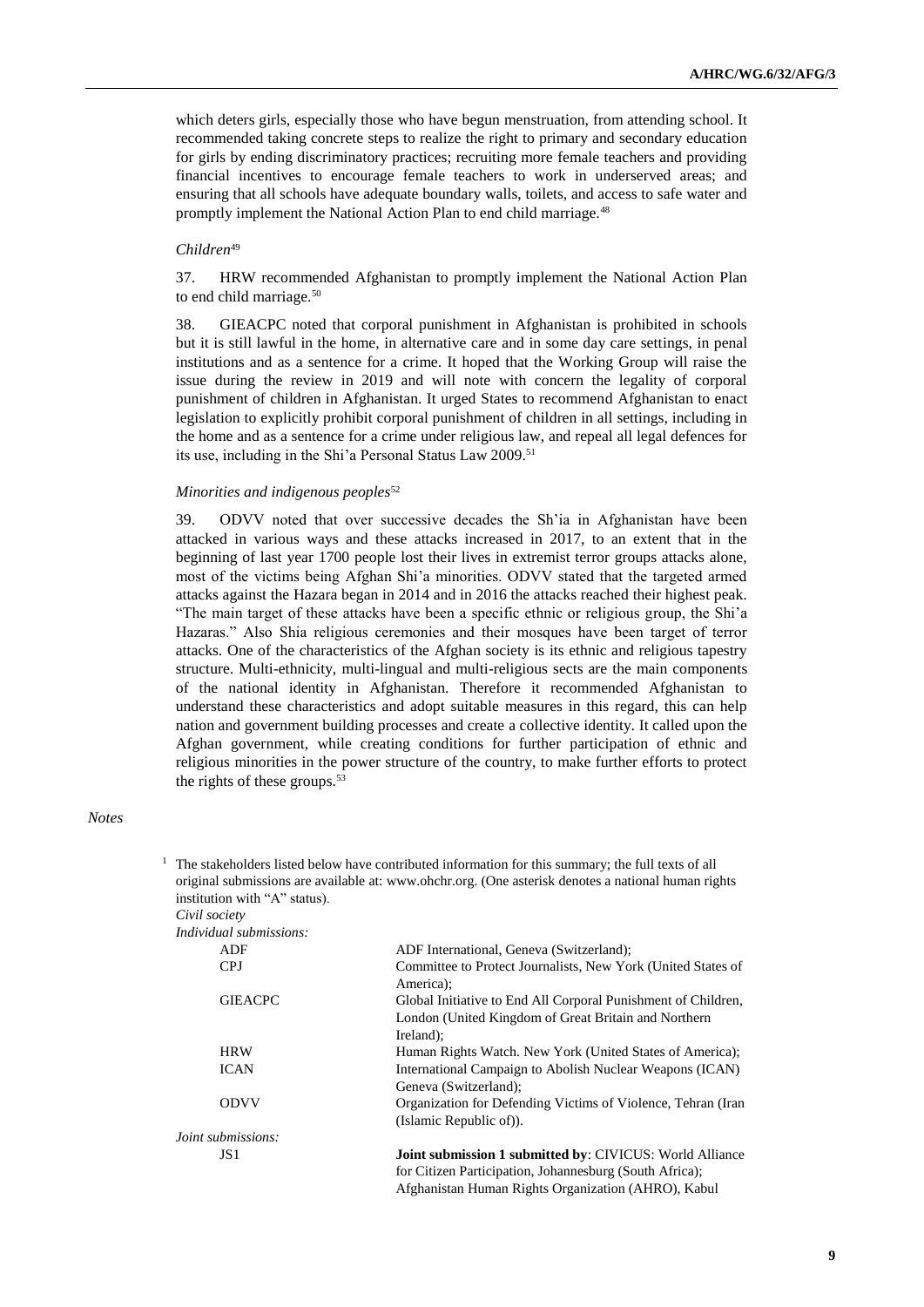(Afghanistan), People's Action for Change Organization (PACO) Kabul (Afghanistan) and Civil Society and Human Rights Network (CSHRN), Kabul (Afghanistan). *National human rights institution:* AIHRC Afghanistan Independent Human Rights Commission (AIHRC), Afghanistan. <sup>2</sup> AIHRC, p. 2. <sup>3</sup> AIHRC, p. 3. <sup>4</sup> AIHRC, p. 3. <sup>5</sup> AIHRC, p. 8. <sup>6</sup> AIHRC, p. 6-7. <sup>7</sup> AIHRC, p. 7. <sup>8</sup> AIHRC, p. 3 and 7. <sup>9</sup> AIHRC, p. 6. <sup>10</sup> AIHRC, p. 8. <sup>11</sup> AIHRC, p. 4-5. <sup>12</sup> AIHRC, p. 8. <sup>13</sup> AIHRC, p. 5-6 and 8. <sup>14</sup> AIHRC, p. 4. <sup>15</sup> The following abbreviations are used in UPR documents: ICERD International Convention on the Elimination of All Forms of Racial Discrimination; ICESCR International Covenant on Economic, Social and Cultural Rights; OP-ICESCR Optional Protocol to ICESCR; ICCPR International Covenant on Civil and Political Rights; ICCPR-OP 1 Optional Protocol to ICCPR; ICCPR-OP 2 Second Optional Protocol to ICCPR, aiming at the abolition of the death penalty; CEDAW Convention on the Elimination of All Forms of Discrimination against Women; OP-CEDAW Optional Protocol to CEDAW; CAT Convention against Torture and Other Cruel, Inhuman or Degrading Treatment or Punishment; OP-CAT Optional Protocol to CAT; CRC Convention on the Rights of the Child; OP-CRC-AC Optional Protocol to CRC on the involvement of children in armed conflict; OP-CRC-SC Optional Protocol to CRC on the sale of children, child prostitution and child pornography; OP-CRC-IC Optional Protocol to CRC on a communications procedure; ICRMW International Convention on the Protection of the Rights of All Migrant Workers and Members of Their Families; CRPD Convention on the Rights of Persons with Disabilities; OP-CRPD Optional Protocol to CRPD; ICPPED International Convention for the Protection of All Persons from Enforced Disappearance.

<sup>16</sup> For relevant recommendations see A/HRC/26/4, paras. 136.4-7, 136.12, 136.19-136.20, 136.22- 136.23, 136.171, 137.1-137.9, 137.20, 137.22-137-29, 138.5 and 138.7.

<sup>17</sup> ICAN, p. 1.

<sup>18</sup> HRW, p. 2-3.

<sup>19</sup> JS1, p. 15.

 $20$  JS1, p. 15-16.

 $21$  JS1, p. 15-16.

<sup>22</sup> For relevant recommendations see A/HRC/26/4, paras. 136.1-136.3, 136.8-136.11, 136.13, 136.38-136.39, 136.45, 136.89, 136.91, 136.119-136.119, 136.172-136.177, 137.10 and 137.21.

 $23$  JS1, p. 15-16.

<sup>24</sup> For relevant recommendations see A/HRC/26/4, paras. 136.81.

<sup>25</sup> HRW, p. 2.

<sup>26</sup> For relevant recommendations see A/HRC/26/4, paras. 136.49, 136.82-136.84, 136.118, 137.11 and 138.1-138.10.

<sup>27</sup> HRW, p. 1.